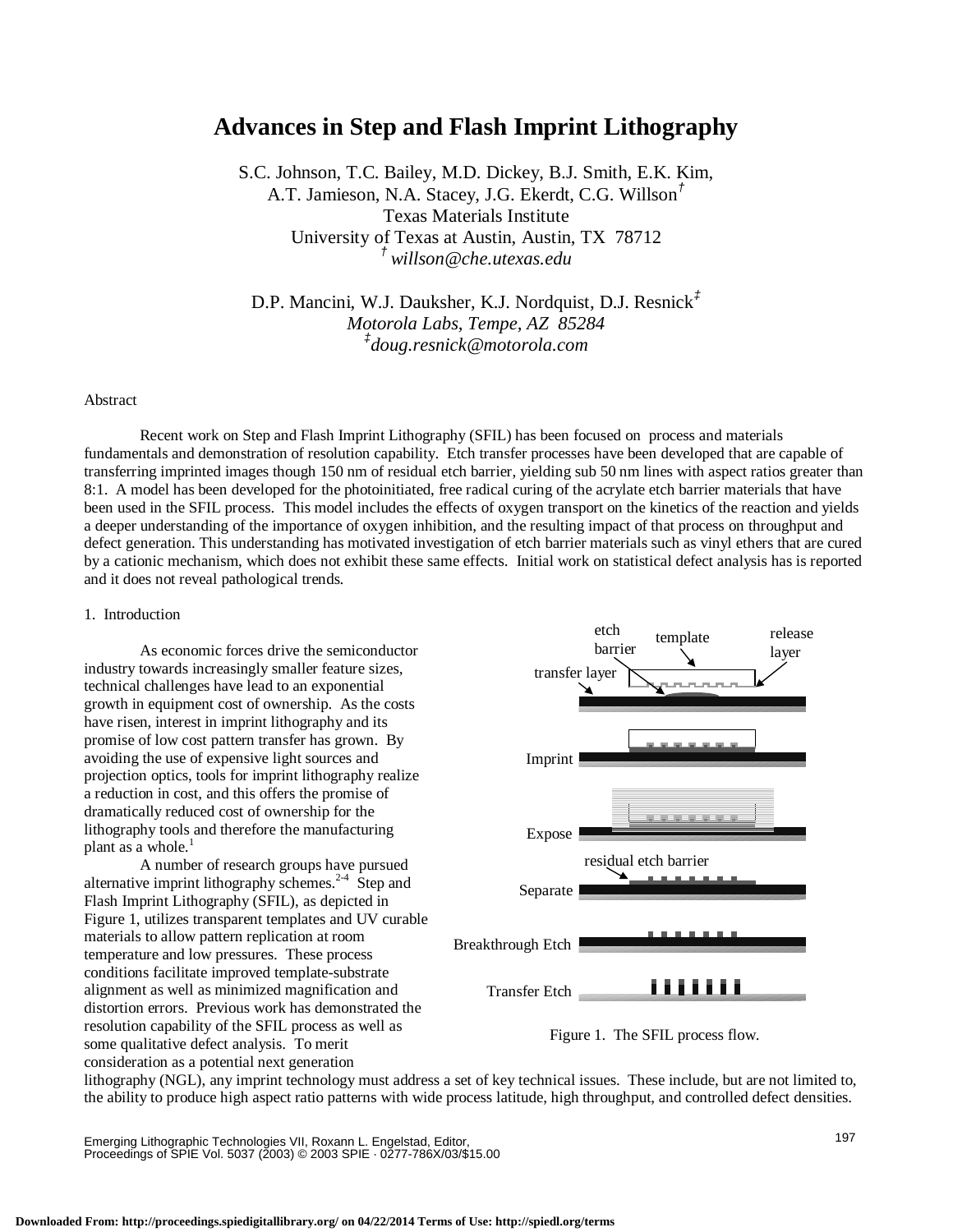## 2. Etch Process

Once low aspect ratio patterns have been printed in the etch barrier, they must be transferred through the underlying transfer layer. This is performed in two steps. The first, referred to as the break-through etch, anisotropically removes residual etch barrier to break through to the underlying transfer later. The second step, the transfer etch, uses the remaining etch barrier pattern as an etch mask to transfer the pattern into the underlying transfer layer. The silicon in the etch barrier, and lack of silicon in the transfer layer, provides the needed etch selectivity between the barrier and the transfer layer.

An  $O<sub>2</sub>$  transfer etch that was developed for use in top surface imaging processes was selected as a baseline process for the SFIL break-through etch. This original etch process uses high bias power, high etch gas flow rates, cold chuck temperatures, and low chamber pressures to transfer patterns from a silylated etch mask to an underlying silicon-free layer with a high degree of anisotropy. To adapt this process for use as the SFIL breakthrough etch,  $CF_4$  was added to the etch gas mixture. Addition of fluorine facilitates removal of silicon and increases the etch rate of SFIL etch barrier. Once the breakthrough etch was complete and any residual etch barrier was removed, the  $O<sub>2</sub>$  etch process would then be used to transfer the pattern to the underlying transfer layer.

A set of wafers was processed with the above conditions to determine etch rates and selectivites as a function of etch gas fluorine content. After establishing baseline etch rates with the pure oxygen process,  $CF_4$  was added to the etch gas mixture, and  $O_2$  flow rates were reduced to maintain constant total gas flows throughout the sample set. Samples were first coated with DUV30J-11 ARC (Brewer Science). Etch barrier formulation A4, which contained 44% (w/w) SIA 0210.0 (Gelest), 15% ethylene glycol diacrylate (Aldrich), 4% Darocur 1173 (Ciba), and 37% t-butyl acrylate (Aldrich) was dispensed onto the wafer immediately before imprinting. A high resolution template supplied by Motorola Labs was then used to imprint with 6 lbf imprint force, and the template/wafer stack was illuminated with a 500 W Hg arc lamp (Oriel) operating at 350 W for 60 sec exposure. All samples were etched on a LAM Research 9400SE. SEM images were acquired using a Hitachi 4500 SEM operating at 5 kV. All samples were coated with a thin Au:Pd film to dissipate charging. Figure 2 presents etch rates for etch barrier and transfer layer materials as a function of etch gas fluorine content.

Using  $O<sub>2</sub>$  at the sole etch gas, the transfer layer etches seven times faster than the etch barrier. Conversely, when using  $67\%$  CF<sub>4</sub>. the etch barrier etches six times faster than the transfer layer. Based on this data, it was decided to use the 67% CF4 recipe for the breakthrough etch and pure  $O_2$  for the transfer etch.

 Figures 3 (tilt view) and 4 (crosssection view) show SEM images of samples as imprinted, after the break-through etch, and after the transfer etch. Inspection of the asimprinted sample images shows low aspect ratio features on top of approximately 150 nm of residual etch barrier, a far thicker layer



Figure 2. Etch Barrier and Transfer Layer Etch Rates.

than that used in practice. Images after the breakthrough etch show no remaining residual etch barrier layer. Final images after the transfer etch show high aspect ratio polymer features on the silicon substrate.



Figure 3. FESEM of a) imprinted samples b) after breakthrough etch c) after transfer etch.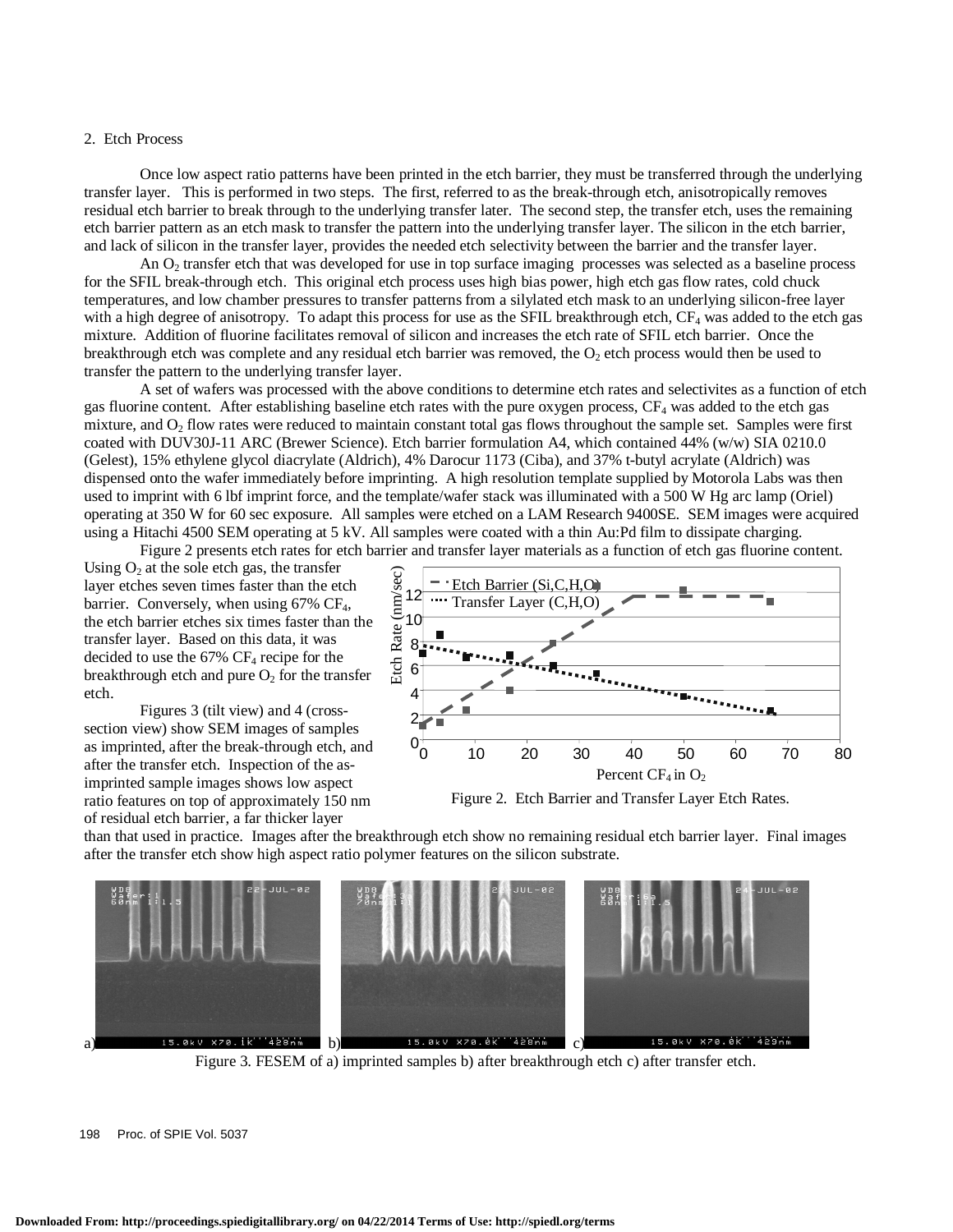

Figure 4. Cross sections of a) imprinted samplesb) after breakthrough etch c) after transfer etch

#### 3. Acrylate Polymerization Kinetics Model.

The current etch barrier is acrylate-based and cures via a free radical polymerization process. Oxygen inhibits freeradical polymerization by scavenging free-radicals, and thus disrupts the curing process. Oxygen dissolved in the etch barrier results in an inhibition period during cure, as shown in Figure 5. This manifests itself as a delay between lamp-on (time  $= 0$ )



Figure 5. Inhibition period during etch barrier polymerization.

and the beginning of monomer loss. This delay ultimately lowers process throughput. Furthermore, oxygen from the surrounding environment continually diffuses into the etch barrier around the perimeter of the template. As a result, a layer of uncured etch barrier persists at the edges of the template after exposure. This partially cured material has the potential to stick to the template and generate defects in subsequent imprints. These process limitations motivated further investigation and modeling of the free radical polymerization of acrylate etch barriers

Standard free radical polymerization kinetics were assumed in order to make a first-order approximation of the effects of oxygen.<sup>5</sup> This model incorporates four reaction steps: radical initiation, propagation, termination, and quenching. The rate of initiation involves an initiating species absorbing light and dissociating into two radicals. The rate of initiation was estimated based on the absorbance of Darocur 1173 convoluted with the spectrum of the Hg lamp and a quantum efficiency taken from literature. Radicals that are generated are assumed to be immediately quenched in the presence of oxygen. Once the oxygen is depleted, however, the radicals react with monomer to form a growing polymer chain. The polymer chain continues to propagate until it encounters the radical end of another chain, at which point the two radical ends terminate by either combination or disproportionation. The rate constants for these reactions were estimated based on literature values for acrylates.<sup>6</sup>

Figure 6 presents monomer concentration as functions of exposure time and radial distance from the center of the template. In this calculation, oxygen was assumed to be the only diffusing species, with an estimated diffusion coefficient of  $5x10^{-6}$  cm<sup>2</sup>/s and an initial concentration of  $1x10^{-3}$  mol/L. For a light intensity of 43 mW/cm<sup>2</sup> and quantum efficiency of 0.6, it was found that the inhibition time was 300 msec. As expected, no polymerization takes place until the oxygen in the bulk has been depleted. In addition, oxygen diffusion results in an uncured layer of approximately 10  $\mu$ m in thickness around the etch barrier perimeter. These model results agree with experimental observation.

# 4. Vinyl Ethers

.

Alternative polymerization chemistries were considered in order to circumvent the inhibition period and uncured edge



Figure 6. Monomer concentration profile.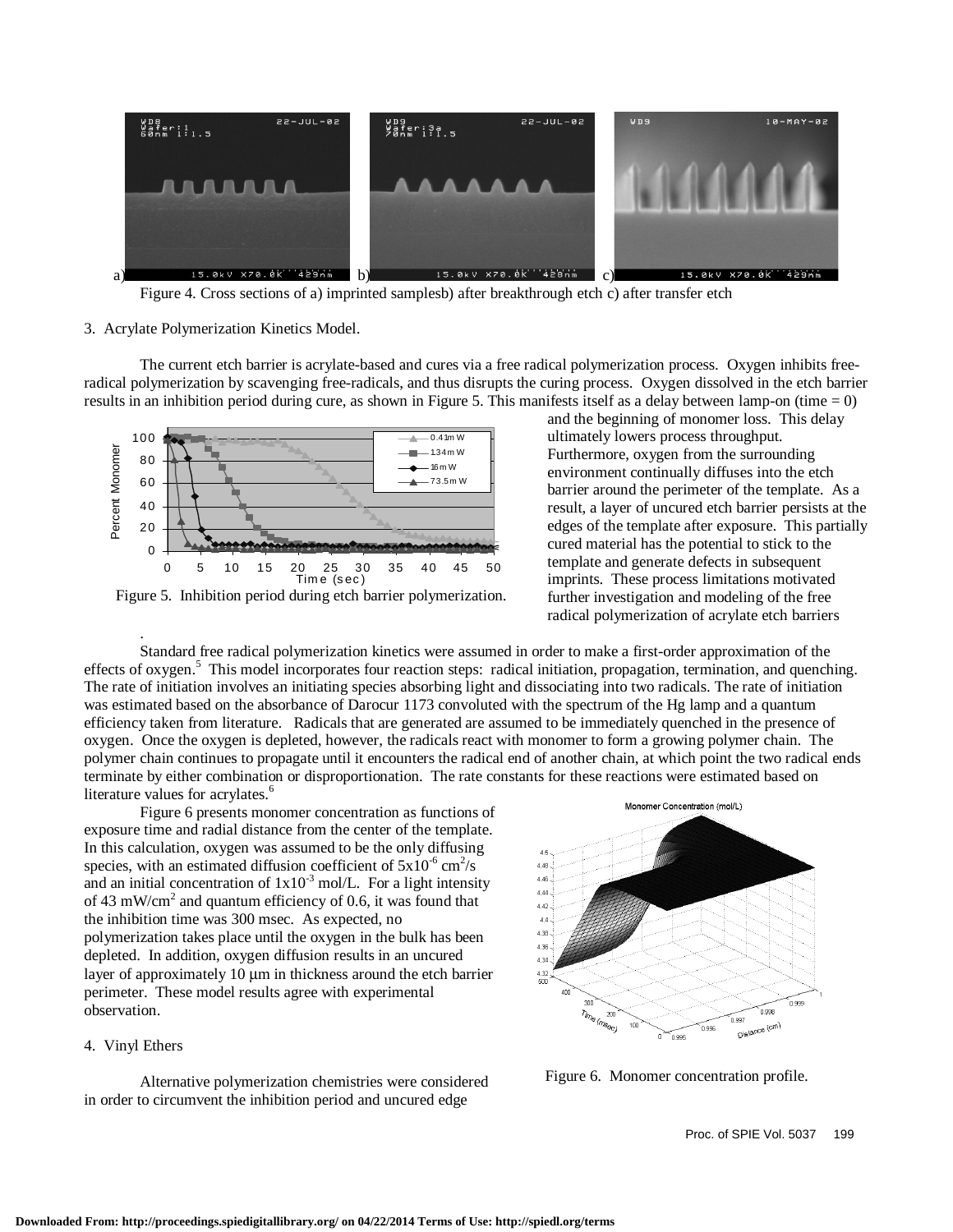phenomena seen with the radical initiated acrylate process. Both anionic and cationic polymerization mechanisms were considered, with the anionic route quickly being passed over due to its sensitivity to water and other contaminants. Although epoxies represent a well known and industrially developed class of materials, examination of materials properties showed that the curing kinetics of these systems did not meet process throughput requirements. Furthermore, the viscosity of even the smallest epoxy molecules was relatively high compared with corresponsing acrylate systems, which would lead to undesired consequences. As a result of these considerations, attention was focused on vinyl ether polymerization. Vinyl ethers are known to react extremely rapidly under cationic conditions. Additionally, the vinyl ether functionality makes a relatively low group contribution to viscosity compared with other groups such as acrylates. This effect can be exemplified by comparing the viscosity of ethylene glycol diacrylate with its divinyl ether analogue as shown in Table 1, where in this case the bis-vinyl ether viscosity is almost  $1/5<sup>th</sup>$  that of the corresponding diacrylate.

| Structure | $R = V$ inyl Ether | $R = A$ crylate  |
|-----------|--------------------|------------------|
| RO.<br>OR | 0.7 cP             | $3.5 \text{ cP}$ |

| Table 1. Viscosities of Vinyl Ether and Acrylate Structures. |  |  |  |  |  |
|--------------------------------------------------------------|--|--|--|--|--|
|--------------------------------------------------------------|--|--|--|--|--|

Unfortunately, silylated vinyl ethers suitable for use in an etch barrier are not commercially available. Thus, materials were synthesized in our laboratory in order to perform evaluations. These materials are shown in Table 2, along with their measured viscosity at 20 °C.

| Structure | Viscosity        |
|-----------|------------------|
| ٥         | $1.0 \text{ cP}$ |
| o<br>٥    | 1.4 cP           |

Table 2. Silylated Vinyl Ether Etch Barrier Components.

These silicon containing monomers were then formulated with mono-functional, non-silicon containing vinyl ethers and commercially available photo-acid generators (PAGs) to create a series of formulations that were used for SFIL imprinting. Figure 7 illustrates a typical cross-section from imprinting, showing 60 nm lines. It is anticipated that the resolution of these materials is equivalent to that of the acrylates.



Figure 7. Imprinted Vinyl Ether Etch Barrier.

### 5. Defect Analysis

The authors have undertaken an effort to quantify defect levels as a function of repeated imprints. Early results were very encouraging, showing no catastrophic generation or propagation of defects. Additionally, it has been observed that the

200 Proc. of SPIE Vol. 5037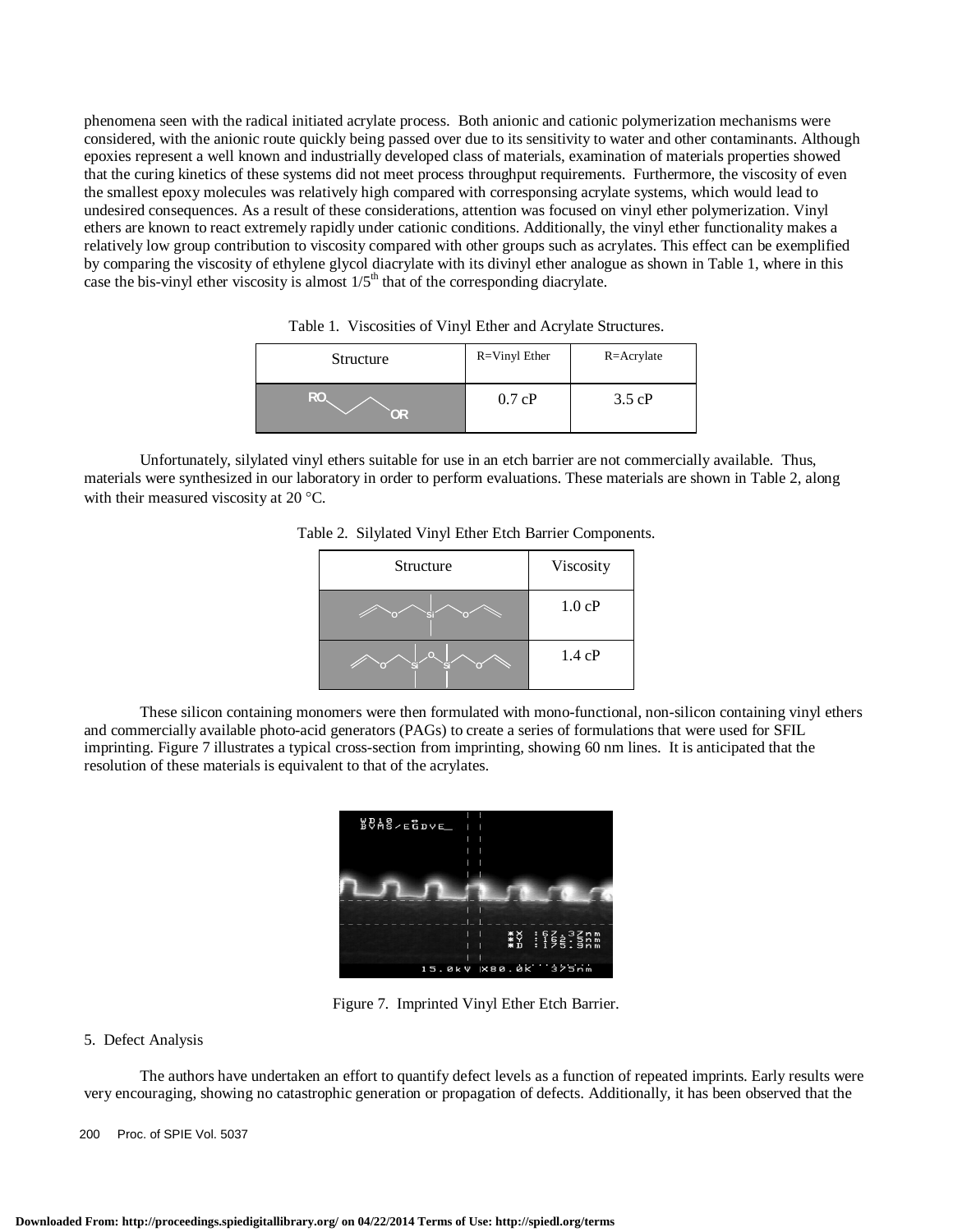handling of the template during installation in the current operating procedure can impart some contamination on the template, but imprinting actually cleans away that contamination.<sup>7,8</sup> This effect has also been seen by Harai<sup>9</sup> and Bender.<sup>10</sup> The ultimate goal of this defect analysis is to understand the effect of repeated imprints on the generation and propagation of defects over time. To this end, we have begun to inspect imprinted wafers on a KLA-Tencor 2139 wafer inspection tool in collaboration with KLA-Tencor Corporation. Initial inspection of 96 consecutive imprints shows relatively high levels of detected defects, but no significant upward trend in defects over time, as shown in Figure 8a. The data are somewhat noisy, and future work includes imprinting and inspecting a larger set of wafers in order to isolate any trends in the data set.

Statistical analysis of these data has been performed. Assuming a straight line model and beginning with the first imprint, the evolution of the line slope as more and more imprints are added to the data set reveals a net positive slope for "defects added per imprint," up to about 65 imprints, and the 95% confidence intervals do not capture zero, as seen in Figure 8b. This indicates that the slope for the data set should be positive in that region. As the size of the data set increases, there is a change in the data that shifts the slope and its confidence downward to capture zero. This is an interesting observation, and likely indicates that a straight line model is not the best model to fit this data. It is also likely that a larger data set is needed to sufficiently model the effect of repeated imprints on defect generation and propagation.



Figure 8. a) Initial results of SFIL wafer. b) slope and 95% confidence levels.

## 6. Summary

 Recent process and materials work in SFIL has demonstrated anisotropic etch transfer through 150 nm residual etch barrier and the underlying transfer layer, yielding features as small as 40 nm that possess aspect ratios greater than 8:1. A model to improve understanding of acrylate etch barrier curing kinetics has been developed. The potential for reducing throughput and an uncured edge region due to oxygen inhibition has motivated exploration of cationic etch barrier materials such as vinyl ethers. These new materials possess lower viscosities than their acrylate counterparts, and appear to provide similar imprinting performance. In addition, initial statistical defect analysis shows no pathological increase in defect levels through 96 consecutive imprints.

#### Acknowledgements

This work was partially funded by DARPA (N66001-98-1-8914), DARPA (N66001-01-1-8964), and the National Science Foundation. The authors wish to thank International Sematech for materials support and access to etching equipment, Brewer Science for supplying materials, and KLA-Tencor for access to defect inspection equipment. We thank Daniel Miller, David Stark, Michael Rich, David Adler, David Soltz, and Ernesto Pon for their help and support.

# References

1. S.V. Sreenivasan,*et al.*, Proc. SPIE 4688: (2002).

- 2. M. Colburn, *et al.*, Proc. SPIE 3676(I): 379 (1999).
- 3. Chou, S.Y., Krauss, P.R., Renstrom, P.J. J. Vac. Sci. Technol. B **1996**, 14(6) 4129-33.